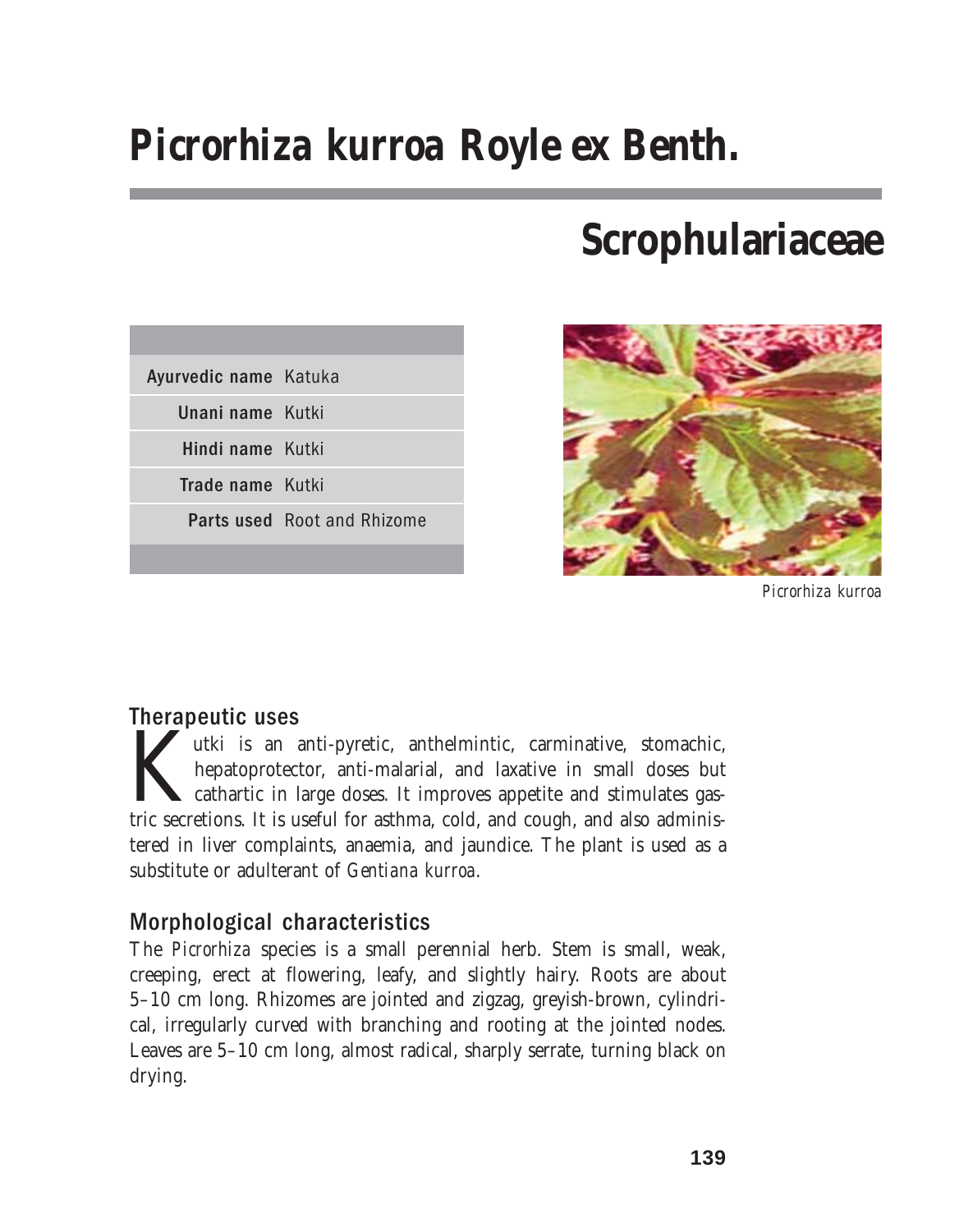#### Floral characteristics

Flowers are very small, white or pale blue purple, in dense terminal spikes. Bracts are oblong or lanceolate, equalling the calyx. Sepals are lanceolate. Corolla units are five in number and have a cleft in the middle. Fruit is a two-celled spherical capsule. Seeds are many, white, with an oblong curved raphae. Flowering and fruiting occur from June to August.

## **Distribution**

The species occurs in alpine Himalayas, from Kashmir to Sikkim, between 3000 m and 4500 m altitudes. It is not a very common species, but is found near springs on moist rocks, from timberline to alpines. It prefers moist, relatively less exposed, north-west facing slopes. Narrow leaf variety is generally



*Picrorhiza kurroa –* field view

found in alpine region near springs, rocky ravines, steep slopes, and on boulders; broad leaf variety is found at relatively lower altitudes (timberline/sub-alpine regions) under scrubs having moist conditions and high humus content.

### Climate and soil

The plant grows well in cool and moist climate. Sandy clay textured soil is the best for its growth. It

needs porous soil layers, which facilitate horizontal spreading of the rhizomes underneath, that produce aerial sprouts from the nodes. The plant prefers sufficiently moist and shaded locations. *Picrorhiza kurroa* is a long-duration high-altitude plant and cannot be successfully propagated under montane conditions. It suffers heavy mortality during prolonged and intense rains.

# Propagation material

The planting stock can initially be raised through seedlings, but can also be propagated through rhizomes/stolons/offsets. Seeds may be collected in August–September for raising nursery. Viability of seeds is more than 60% for a period of about six months.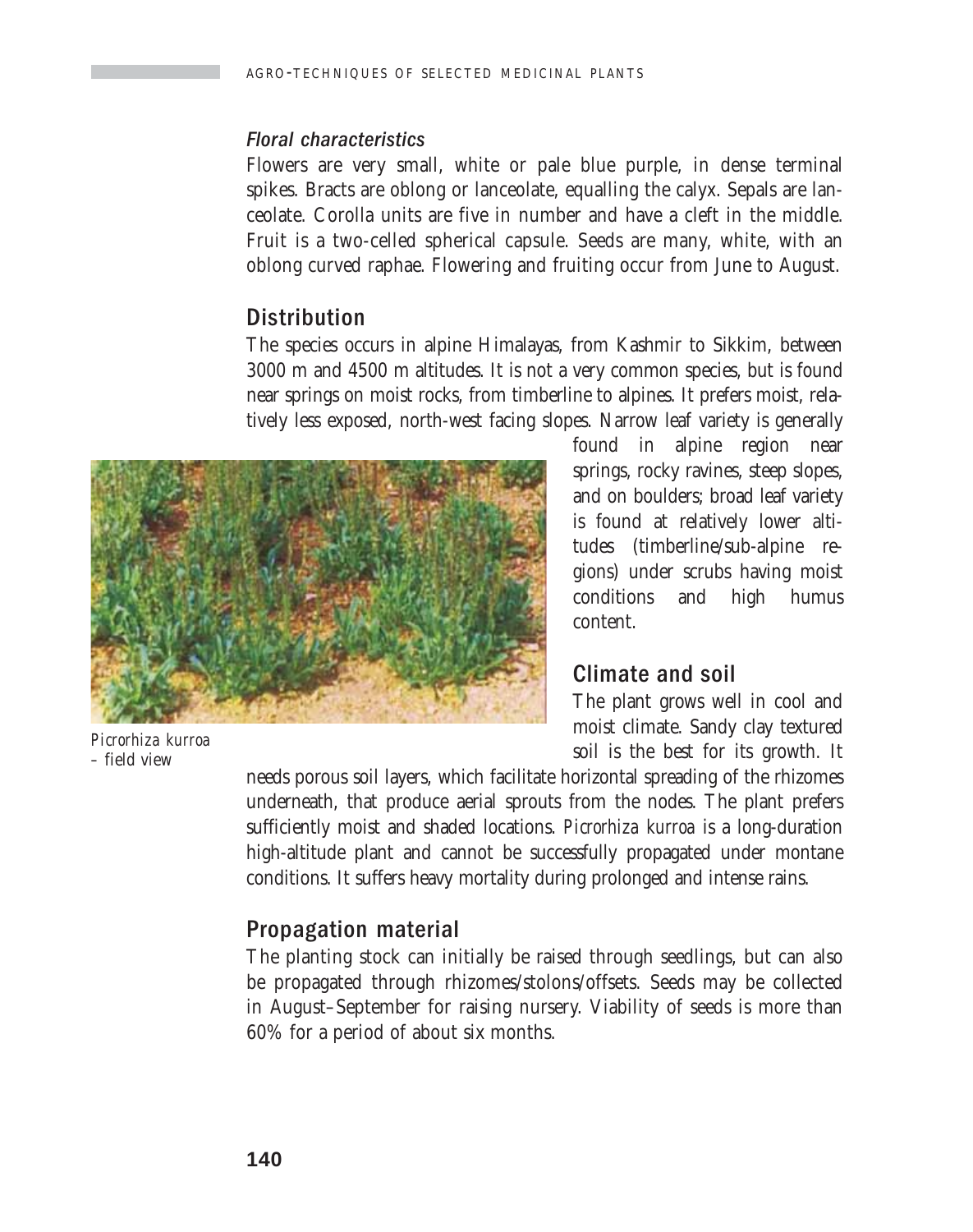## Agro-technique<sup>1</sup>

#### Nursery technique

P *Raising propagules* The nursery beds are planted using rhizomes/stolons/ offsets in October–November. The planting stock may be raised in

polybags, styrofoam trays or mother beds. However, sunken beds should be prepared in the nursery to conserve moisture during the period of water scarcity. Each offset or fragment of rhizome must have two to three intact nodes for better establishment in the field. Stolons and offsets are also suitable for multiplication under controlled cultivation conditions with or without hormonal treatment. Seeds can also be planted in mother beds or polybags for germination. Seeds do not show any dormancy and germinate without any pretreatment. However, seeds treated with 100 PPM (parts per million) and 200 PPM of  $\text{GA}_3$  (gibberellic acid) for 24 hours have  $95\%$ 



*Picrorhiza kurroa* – planting stock in root trainer trays

and 90% survival rate, respectively. When the soil surface is covered with moss, germination percentage is maximized.

**Propagule rate and optimum spacing** About 165 000 seedlings per hectare are needed, which means 1–1.5 kg seeds are required for raising saplings for 1 hectare of land. Rhizomes planted at a spacing of 30 cm  $\times$  20 cm have been found to give best results in terms of yield.

#### Planting in the field

- **EXTERN** I Land preparation and fertilizer application The land should be tilled, and made friable and porous by repeated ploughing so as to facilitate horizontal spreading of the rhizomes underneath. Field is left open for a week for solarization. Forest leaf litter or well-decomposed FYM (farmyard manure) is mixed with the soil at the rate of 6 tonnes/hectare at least 15 days before transplanting.
- P *Transplanting and optimum spacing* Approximately 110 000 plants are required at the time of transplantation that is done at a spacing of

*<sup>1</sup>* Agro-technique study carried out by

P High Altitude Plant Physiology Research Centre, Hemwati Nandan Bahuguna Garhwal University, Srinagar, Garhwal, Uttarakhand – 246 174.

P Himachal Pradesh Krishi Vishwa Vidyalaya, Palampur, Himachal Pradesh.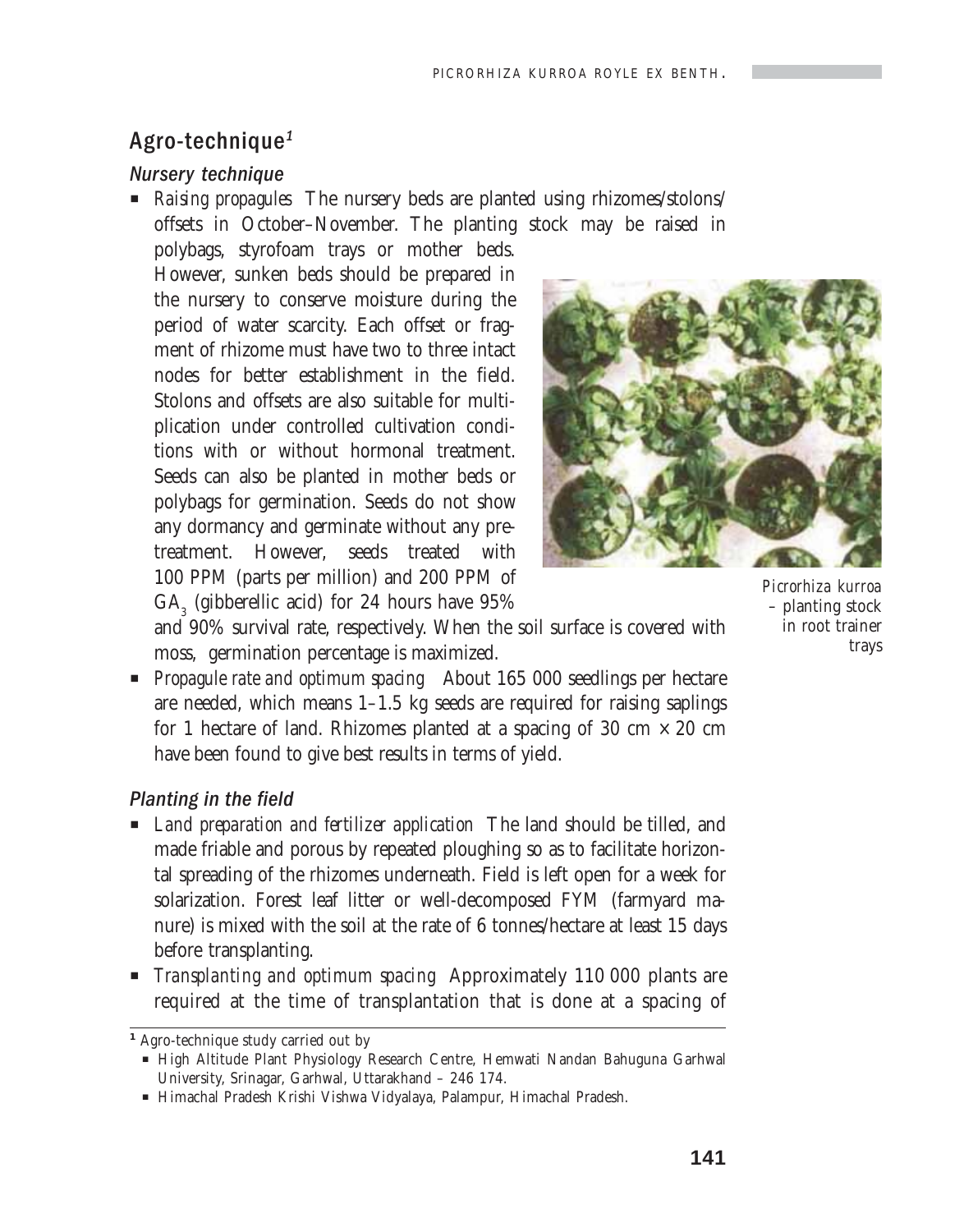

*Picrorhiza kurroa* – young plants

20 cm  $\times$  30 or 30 cm  $\times$  30 cm. If the agronomic practices are carried out properly, plant density may increase to 300 000 after the first growth season.

P *Intercropping system* Intercropping of *P. kurroa* with *Foeniculum vulgare (saunf)*, potato, and *Digitalis purpurea* is quite successful, as these plants provide microclimate for better growth, that is, they retain moisture for longer time and provide shade for the better growth of *P. kurroa.* However, intercropping

with potato needs special care at the time of potato harvesting, as plants may be uprooted during the process. Intercropping with potato is done by raising the beds for potato cultivation, and seedlings of *P. kurroa* are planted in between the raised beds. After harvesting of potato, hoeing followed by earthing-up of soil at the plant base is necessary. While intercropping with *F. vulgare* and *D. purpurea*, these two species are planted at a distance of about 60 cm, and stolon cuttings of *Picrorhiza* species are transplanted at a spacing of 30 cm  $\times$  30 cm between these plants.

- P *Interculture and maintenance practices* In the absence of FYM, urea should be sprayed at a concentration of 1.5% in July and August to fulfil the fertilizer needs of the plants. In case of heavy rains, the plots should be drained by digging channels across the fields.
- P *Irrigation practices* Field should be irrigated on alternate days during summer and as and when required during winter. The field should be kept sufficiently moist at all times.
- P *Weed control* Manual weeding must take place frequently at an interval of five to seven days during the first growing season. At later stages, weeding along with hoeing at an interval of one month is recommended.
- **P** *Disease and pest control* At lower altitudes (1800–2500 m), plants are infected by powdery mildew during early growth period (March–May), which can be controlled by spraying Topsin-M (thiophinate methyle 0.1%) about 15–20 days after initiation, followed by another spray after 15 days. Powdery mildew also appears after excess manuring. At the time of flowering and seed formation, spraying of insecticide (ecalux, 0.5%) twice at 10-day interval prevents seed loss due to insects and aphids. In